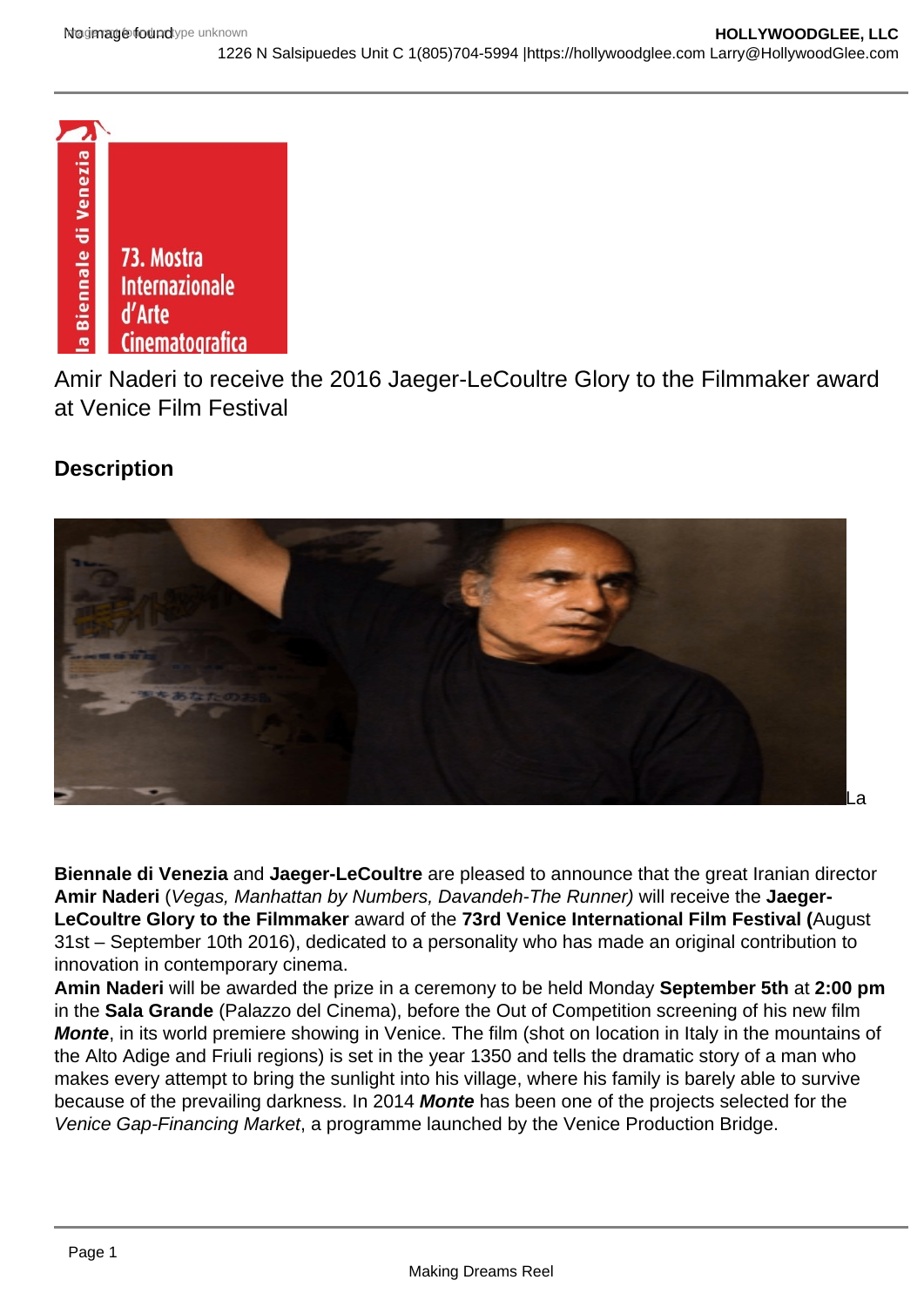

The Director of the Venice Film Festival, **Alberto Barbera**, made the following statement about the award: "**Amir Naderi** gave fundamental impetus to the birth of the New Iranian Cinema during the 1970s and '80s with a number of masterpieces destined to leave their mark on the history of cinema, such as Davandeh (The Runner, 1985) and Ab, bâd, khâk ( Water, Wind, Dust, 1988). But even after moving to New York in 1988, Naderi remained stubbornly true to himself and to a type of cinema dedicated to research and experimentation, which refuses to bow to trends and easy shortcuts. Every film he has made clearly displays the nucleus of an identical obsession which transcends the principle of reality in order to force individuals beyond their own limits. The last half hour of Monte is a sort of synthesis of his entire opus, a larger-than-life metaphor of a struggle for survival prevailing over the dividing lines, intimidations and insults which can sometimes make human existence miserable. The breathtaking epilogue transforms the ideas, emotions and visions at the basis of all his films into powerfully expressive images. The Jaeger-LeCoultre Award is a well-deserved recognition, a tribute to the originality and greatness of a filmmaker who stands out from the crowd, the talent of a passionate director, and the generosity of a man who seems to know no limits."

Since the 1970s, **Amir Naderi** (Abadan, 1945) has been among the most influential figures of New Iranian Cinema. He entered the international spotlight with cinema classics such as Tangsir (1974), Entezar (1974), awarded the Jury Prize at the Cannes children's film festival, The Runner (1985) and Ab, Bad, Khak (1989), which both won the Golden Montgolfiere at Three Continents Festival in Nantes. The first prominent Iranian director to move abroad in the mid '80s, Naderi's American films have uniquely captured the vanishing texture of New York. Sound Barrier (2005) won the Roberto Rossellini Critics' Prize at the Rome Film Festival. Vegas: Based on a True Story, premiered In Competition at Venice in 2008. Cut was shot in Japan and premiered as the Opening Film of the Orizzonti section at Venice in 2011, later winning the 21st Japan Professional Film Awards for Best Director and Best Actor. Naderi's work has been the subject of retrospectives at museums and film festivals around the world. He has served on international juries such as Jury President for the Competition section of Tokyo FILMeX in 2011 and the Orizzonti section of Venice in 2012. His new film Monte, starring Andrea Sartoretti and Claudia Potenza, and premiering at this year's Venice Film Festival, is the first film by Naderi to be set and directed in Italy. **Monte** is an Italian/American/French co-production, by Citrullo International, Zivago Media, Cineric, Ciné-sud Promotion and KNM, in collaboration with Rai Cinema and with the support of the Ministry for the Cultural Heritage and Activities and Tourism – General Direction for Cinema.

The film was shot almost entirely on location in the mountains of the Alto Adige region, at an altitude of over 2500 metres on the Latemar mountain chain, and in the Friuli-Venezia Giulia region in the towns